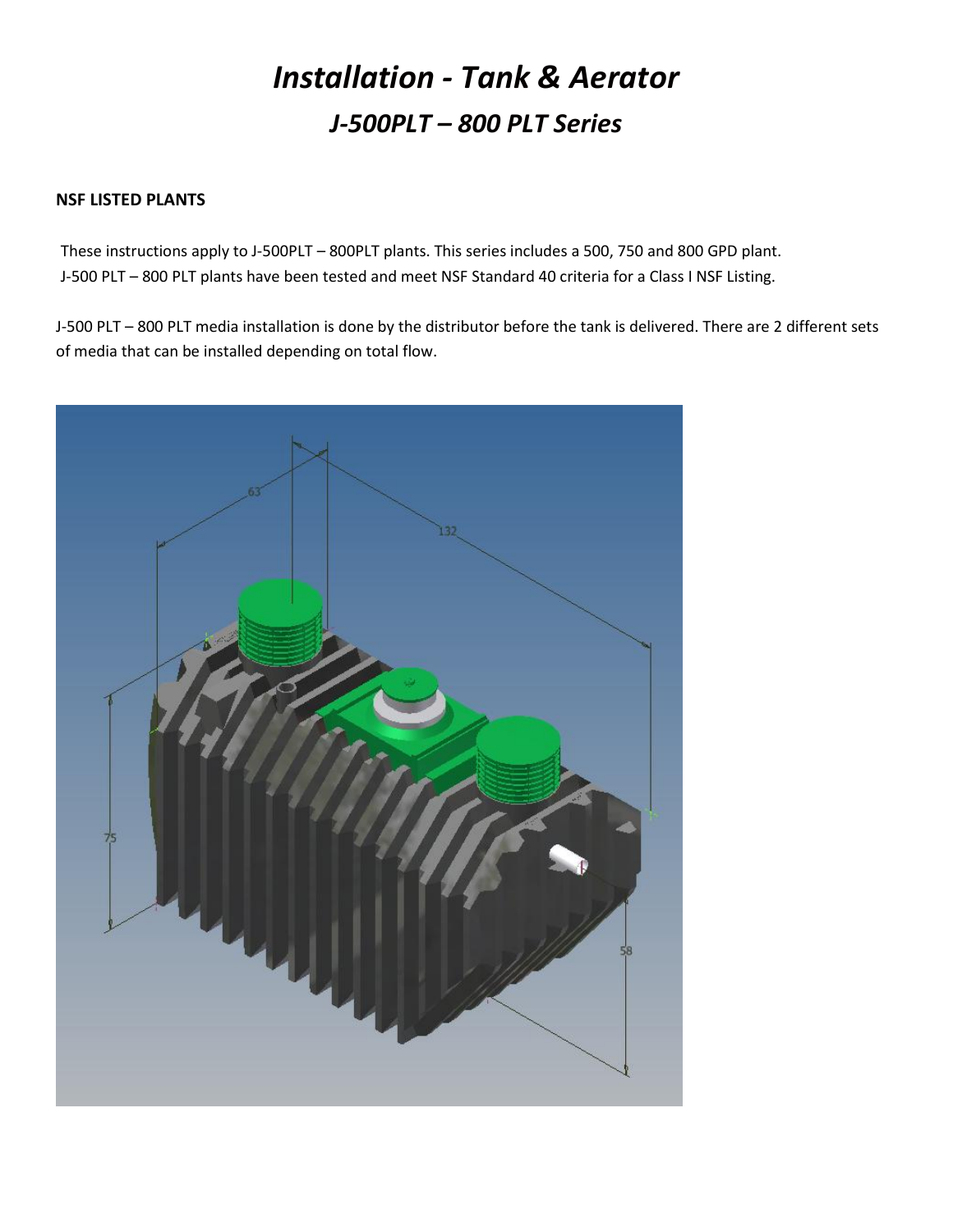# **TANK INSTALLATION**

#### **IMPORTANT NOTES:**

#### DO NOT:

- 1. Install tank in water saturated clay or in a high water table.
- 2. Install tank under areas where there is motorized traffic.

#### ALWAYS:

- 1. Completely fill the tank with water after installation.
- 2. Refill the tank with water immediately after pumping.

Only residential wastewater should be permitted to enter the system. The plant is not designed to receive flow from footer drains or roof downspouts or other storm water sources. The system should be located in an area which provides protection of the air intake from snow, ice or debris which may accumulate.

It is important that all local and state laws and plumbing codes regarding the plant installation process be followed. Appropriate installation permits are required for all installations. Items such as the connection of plumbing fixtures to the tank inlet line, position of inlet and discharge lines, grade and any other aspects of plant or plant related plumbing should be checked with the appropriate contractors to make sure all work conforms to local and state regulations. A pre-construction conference with all interested parties is strongly suggested.

Location of the tank must be in accordance with Health Department regulations in accordance with site design plans. Ideal location will be on ground which will not flood, which provides adequate fall and allows installation of lines which are as short and straight as possible.

There are many considerations in proper installation of a tank and the most important of which is that the tank installation meets the Health Department's regulations.

Jet systems may only be installed by authorized installers, who must be present during all phases of installation.

#### **EXCAVATION:**

- 1. Verify the excavation is free of sharp stones and debris. The excavation should be level.
- 2. Allow for 9" to 24" of earth cover over the top of the tank. (approx. 7'-8'depth)
- 3. There should be sufficient over dig to allow for at least 12" of clearance on all four sides of the tank. (approx.7'x13')
- 4. Verify there is a solid earthen pad to sit the tank on. Consider using a compacted mixture of sand and gravel (6" minimum in soil and 12" minimum in rocky terrain).

#### **TANK SETTING:**

- 1. Verify the tank is free of damage that may have occurred during transportation.
- 2. Verify rubber gasket and plastic tee has been installed in the inlet and outlet ports on the tank.
- 3. Place the tank in the excavation site and level to within 1" end to end and side to side.
- 4. Install extension risers if necessary, be sure to seal with mastic sealing and appropriate hardware.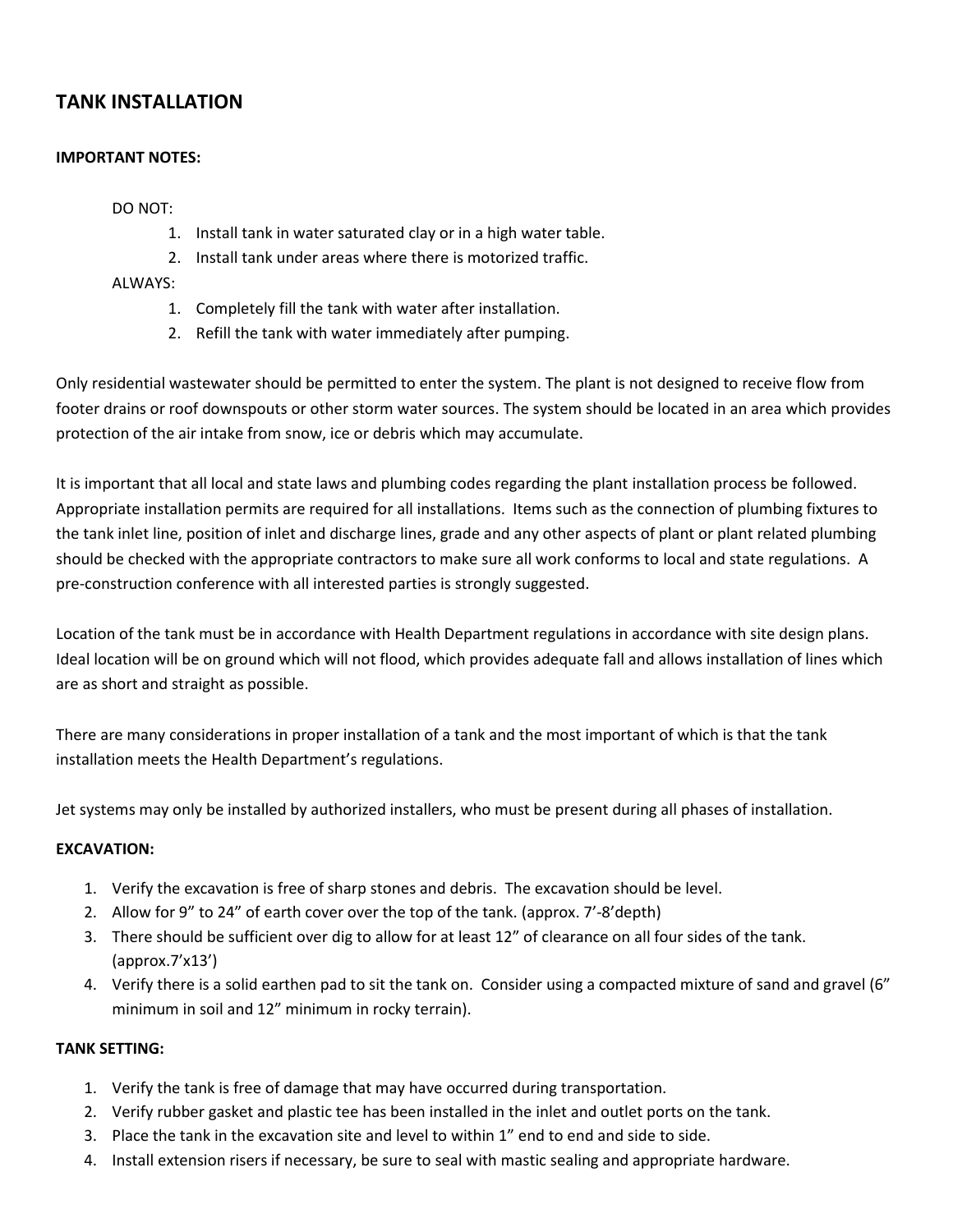- 5. If not already installed, attach the Aerator Riser to the center cover. Seal with mastic sealing and appropriate hardware.
- 6. Install inlet and outlet sewer lines and seal in place. Sewer lines should be 4" diameter PVC.
- 7. Cover all openings.

#### **BACKFILLING TANK:**

- 1. Fill 1/3 of the tank with water before backfilling begins to ensure tank will not shift during process.
- 2. Begin to backfill under the sloped clarifier.
- 3. Continue backfilling the ends in 1' maximum layers with a well compacted soil or gravel mixture. Be sure the backfill is free of rocks and sharp objects.
- 4. Tamp and compact backfill mixture under the inlet and outlet pipes.
- 5. Once tank is filled with water to the outlet, backfill the rest of the excavation to a maximum of 24" above the top of the tank with earth fill material. The final grade should slope away from the tank to help with surface runoff.

### **TESTING:**

- 1. Effluent Sample Means Collection and assessment of effluent samples is required for all NSF Listed plants. There are four sample taking means from which samples may be taken. One of these methods must be chosen prior to plant installation and necessary arrangements made during installation to incorporate this method into the overall system. For information on "Collecting & Assessing Samples" see "Plant Inspection & Service" instructions, pg. 2. The means are as follows:
	- a. Final Outlet Samples Can be taken at the final outlet point if it is accessible. The final outlet must be elevated sufficiently to allow a free-flowing sample to be taken.
	- b. Sample Cross Samples The cross must be as close as possible to the discharge end of the tank. One horizontal arm of the cross should act as the first section of the discharge line from the tank. The other horizontal arm acts as a continuation of the discharge line. One vertical arm of the cross extends downward and the other extends up to grade. The arm to grade should be covered with a removable cover.
	- c. Distribution Box Samples To use this method the box must have an inlet line high enough above the box floor so that a free-flowing sample can be taken. Also the top of the box must be slightly above grade and covered with a removable cover. If the box doesn't meet these qualifications it must be modified so that it does or this method of sample collection cannot be used.
	- d. Baffled Outlet Samples -- A sample from inside the plant outlet baffle may be taken. The outlet must have an open top and the plant discharge line must lead directly to it. It must also be accessible from grade and covered with a removable cover. Baffles are usually constructed with a plastic tee.
- 2. Test for Proper Drainage Be sure tank is full to the flow line. Fill bathtub, laundry sinks, and any other fixtures that drain into system. Then, simultaneously drain all these fixtures and flush toilets. Observe any rise in water level of tank. If the water rises over 3" and does not go down immediately, inform contractor that aerator cannot be installed until this situation is corrected.

#### **TANK PUMPING:**

1. Jet service technicians must air clean the media tank prior to tank pumping. Pumping must take place within two weeks after media cleaning.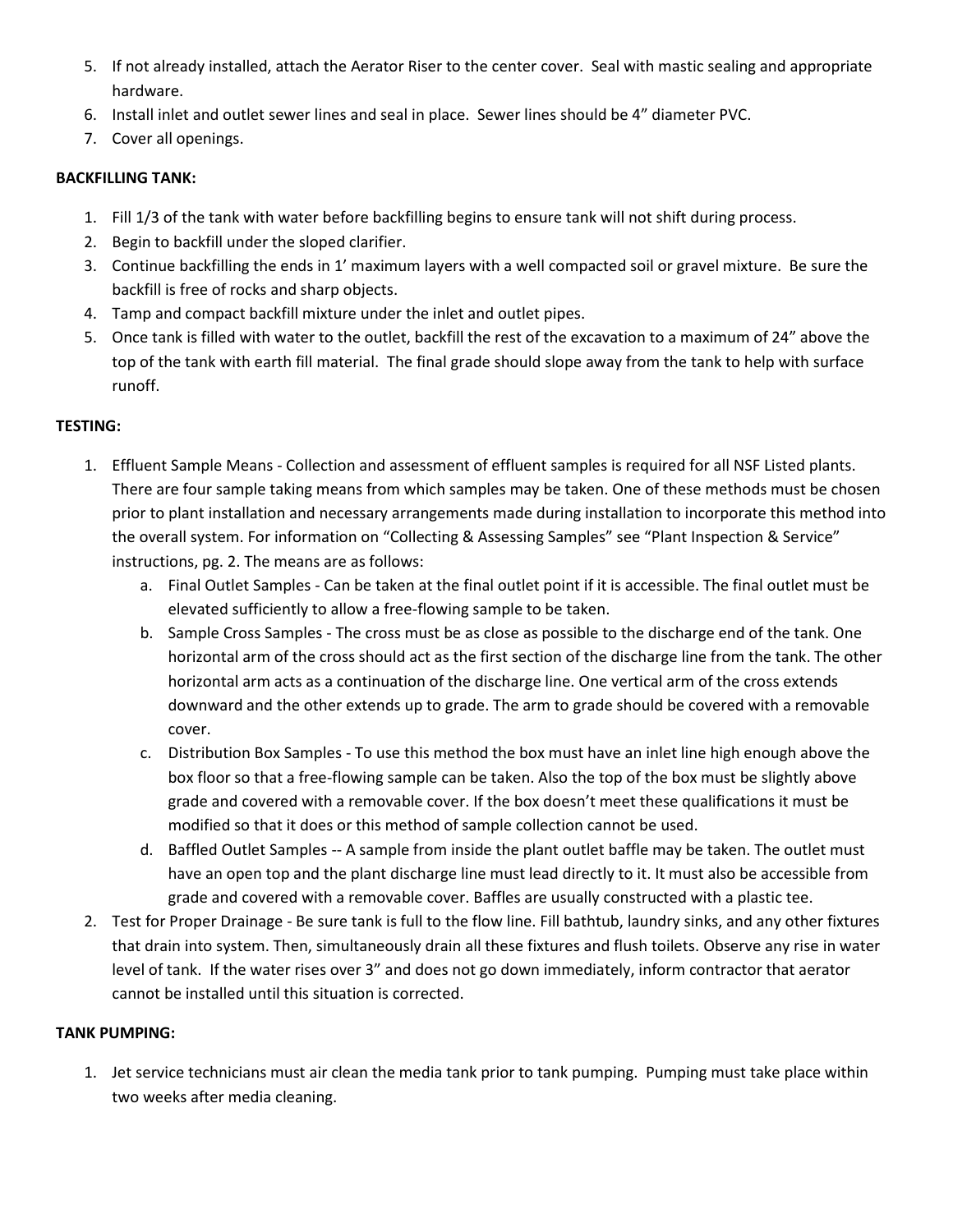- 2. Remove tank access covers. Remove aerator(s). Always place aerator so shaft and foam restrictor do not contact any surface. You can lean aerator against the mounting casting as long as the shaft does not come into contact with hard surfaces. Even a small bend in the shaft will shorten the aerator's lifespan.
- 3. Always pump the Pretreatment Compartment first, and then pump the Treatment Compartment second. Pumping from the Settling Compartment is not required.
- 4. The opening in some media is very small. Take extreme care not to touch any part of the media with the pump hose or the tip of the pump hose - serious damage can occur if the media is stressed by the vacuum or the hose.
- 5. The opening in the media center cannot be seen from the surface. Care-fully lower the hose down the center of the mounting casting, through the opening in the media, and down to the bottom of the tank. Pump tank until empty and carefully remove hose. Use caution not to touch the media with the hose as the hose is being removed.
- 6. Rinse out all compartments and pump out residual water.
- 7. Fill the tank with water to the flow line immediately after pumping is complete.
- 8. Reinstall aerator(s) and access covers.

# **AERATOR INSTALLATION**

#### **IMPORTANT**

When installing the aerator be extremely careful of aspirator shaft. It has a very critical straightness tolerance. Don't ever let it touch anything except liquid. Also remember that the fit between coupling and aspirator shaft is quite close. Be careful not to burr or dirty the ends of either part.

- Jet aerators have been carefully designed and built to give years of trouble-free operation. To assure this long, troublefree life, it is absolutely necessary to carefully follow the aerator installation and handling instructions.
- Life of the aerator depends on a straight shaft. Never lift aerator by the shaft or subject the shaft to any bending, bumping, or strain. Never let the shaft contact anything but liquid.
- You can eliminate well over 50% of your service calls if you always inspect the system and test for proper drainage at installation time.
- Jet aerators are sealed to protect them from water damage by flooding. It is, however, not designed to operate under water. Do not disassemble it or remove plugs or bolts.
- The "Control Panel Installation and Users Manual" contain a wiring diagram and detailed wiring instructions. An electrical specification and requirements chart, is located on the inside of each Control Panel.

#### **INSTALLATION STEPS**

- 1. Turn Off Power Turn the aerator Control Panel switch to "OFF". Next turn power that controls this circuit at main panel "OFF".
- 2. Check Aerator/Flow Line Measurements Location of aerator to flow line is very important. Measure distance from ledge in the aerator riser to liquid level in tank. Tank must be full to flow line. If it is between 25" to 27", aerator location is correct. If it is not, aerator riser may not be installed correctly.
- 3. Check Vent Position Check position of vent cap in cover. It must be installed in center of cover as shown in illustration. If vent cap is not centered, the outside-air-hose will bend and air to the aerator will be cut off.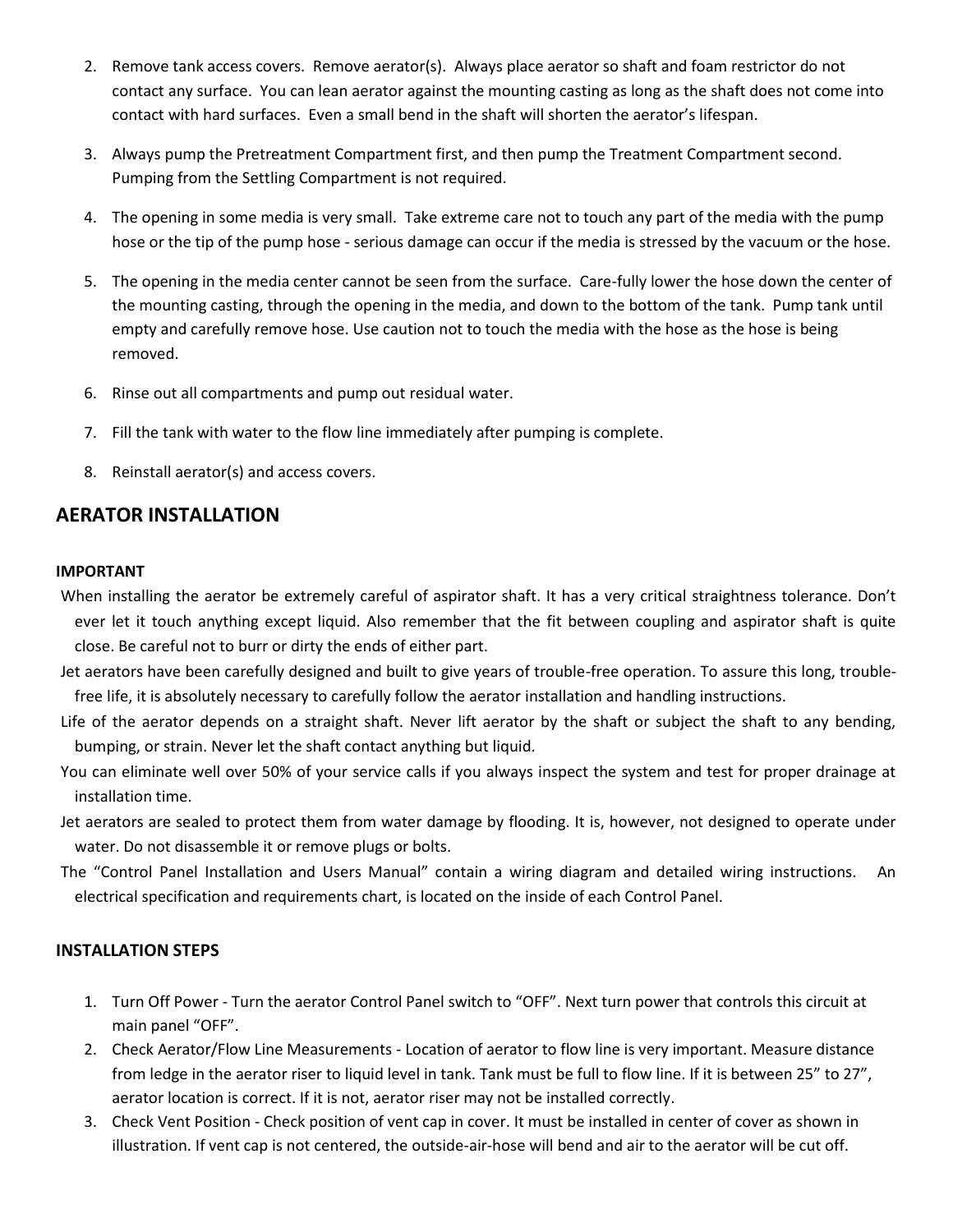- 4. Inspect Outlet Inspect final discharge point of system to insure it is not and cannot become blocked. If there is a chance that it may become blocked in the future, inform owner and contractor that this situation must be corrected before you can install aerator. Tell them blockage will lead to improper drainage and repeated stoppages - this can be avoided by preventive action now. (DO NOT INSTALL AERATOR IF SUCH A SITUATION EXISTS.)
- 5. Unpack Aerator
	- a. Remove all manuals and paperwork. These should be left with the system or given directly to the homeowner.
	- b. Carefully remove aspirator shaft. Slide foam restrictor onto shaft so that side of foam restrictor labeled "This side toward motor" faces away from aspirator. Set this down gently in a safe place.
	- c. Remove parts bag, owner's manual, and aerator. Because the aerator fits tightly into carton, it helps to grip the bottom of carton with your feet when pulling it out.
	- d. Inspect all parts for shipping damage. Notify the carrier immediately if there is any damage.
	- e. When handling the shaft be careful not to burr the ends of the coupling and aspirator shaft because the fit is quite close.
	- f. Exposing aerator to severe cold, such as the back of a truck or an unheated storage area, could cause circuit breaker to trip when power is first applied due to the drag from cold bearing grease. To prevent this problem, place aerator in a warm area (cab of truck) for a short time before installation. After the aerator is initially started, cold weather will not affect its operation.
- 6. Electrical Connection Before proceeding, make sure power is "OFF" at both the aerator Control Panel and at the main electrical panel in the house. Test all three leads of cable with a multi-meter to be sure power is "OFF". Check the dimension of the underground cable to make sure it is not smaller than 23/64" x 11/64". If it is smaller, the grommet will not be watertight.
	- a. Factory-installed cord & connector.
		- i. Install female half of electrical connector on end of cable, in mounting casting, coming from facility. Connect two halves of connector.
		- ii. Strip the jacket of cable coming from facility approximately 1 1/4" as shown in illustration. Strip 1/4" of insulation from black and white lead wires.
		- iii. Connect wire to internal connectors on Female half of electrical connector, note color coded terminals designate power, neutral, and ground.
		- iv. Connect two halves of connector.
- 7. Install Foam Restrictor and Aspirator Shaft

NOTE: An aerator lying on its side would rest on the foam restrictor and bend the aspirator shaft or motor shaft. For this reason, it is necessary to either block up lower end of the aerator, or allow it to overhang an object during installation of aspirator shaft.

- a. Slide foam restrictor down shaft until it stops at ground-step on aspirator shaft. Tighten set screw firmly. The Allen key should spring, but do not tighten it so much that it slips and rounds out the hex socket.
- b. Slide aspirator shaft into coupling already attached to aerator motor shaft until foam restrictor stops against coupling. Firmly tighten the two set screws closest to foam restrictor. The Allen key should spring, but do not tighten it so much that it slips and rounds out hex socket.
- c. To ease future disassembly, many distributors apply a light coating of lubricant, petroleum grease, to end of motor and aspirator shaft. If lubricant is applied do not use too much or allow it to get into the hollow end of the connector or shaft.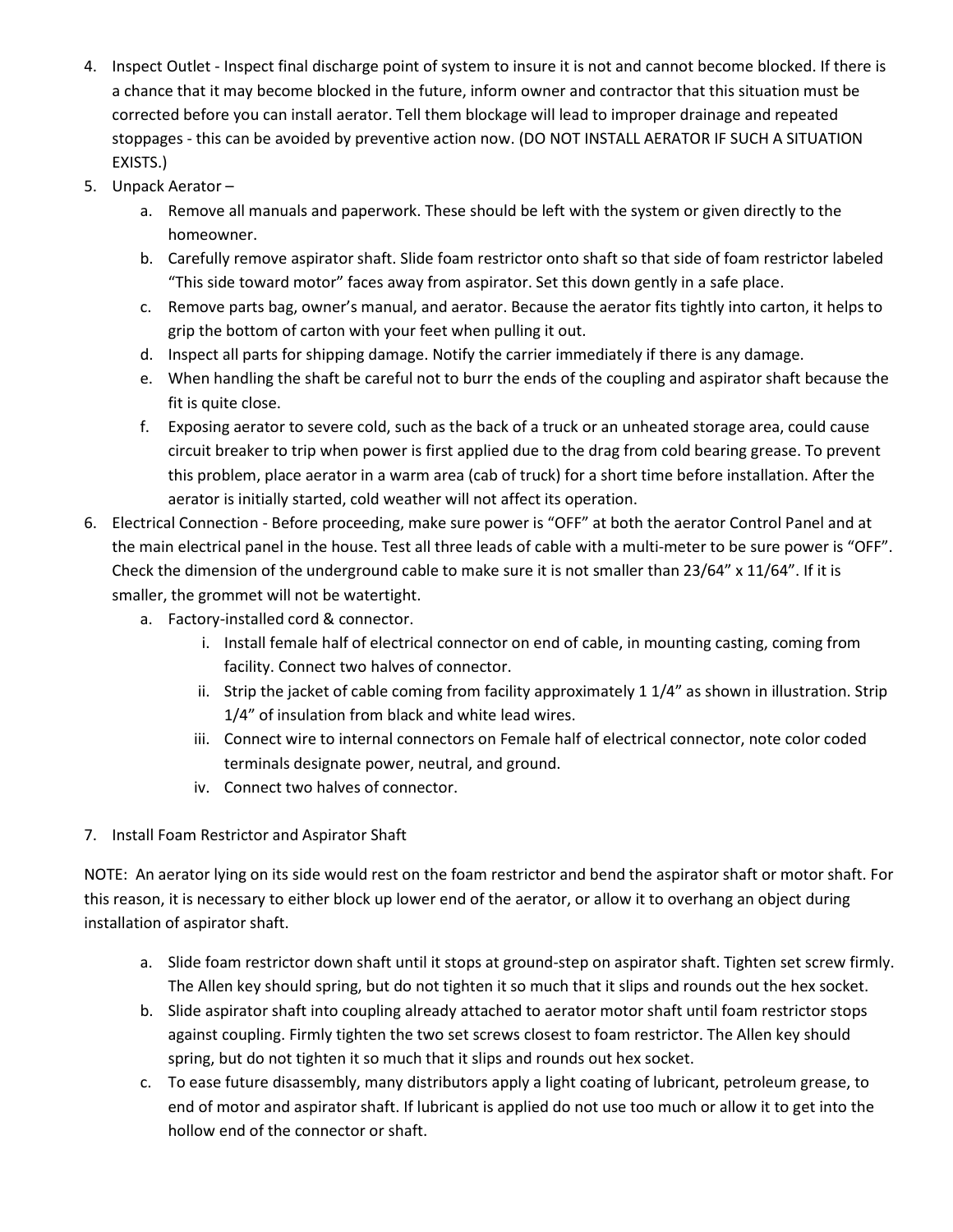- 8. Fit Brackets If the bumpers on the bottom brackets do not press against all sides of aerator riser, remove aerator and spring brackets out until all of them touch the sides. The fit should be snug, but not tight enough to push bumpers off when aerator is installed.
- 9. Install aerator in riser. If extension risers are used, it is easier to install or remove an aerator using a lift fork that is supplied in distributor's tool kit. The lift fork can be screwed onto a piece of 1" threaded pipe (supplied by distributor). A 5' length should be adequate for most installations. The lift fork should be positioned under the aerator lift handle.
- 10. Install Drip Loops. Once aerator is installed, push cable down below connector an inch or two. This forms a "drip loop" which channels any water running down the cable away from the aerator.
- 11. Rotate Aerator Clockwise. Looking down at installed aerator, rotate it clockwise until one of the mounting brackets engages anti-rotation block in aerator riser. This prevents cutting off the air supply by twisting of the air hose and also eliminates electrical problems caused by twisted cables.
- 12. Place 4 ½" Outside-Air-Hose on hose adapter attached to aerator.

IMPORTANT: Hose must be in place to insure fresh air for optimum treatment and plant performance. If one or more risers are used, a longer hose is required. Remove the air hose from the top of the aerator and cut a piece from a bulk coil (sold separately) and install it. It must be long enough to fit completely on the plastic hose adapter (top, center of aerator - over shaft) and go straight up into the center of the vent. Be sure hose is properly installed in vent cap. It must not be bent or kinked when the riser cover is replaced. After the riser cover is in place, remove the vent cap and check position of hose. It should be in the vent body but not close enough to the vent lid to restrict air flow.

- 13. Perform Electrical Test. The control panel installation and user's manual is provided with every Jet control panel. Read these before proceeding.
	- a. Check to be sure the Control Panel installed is the correct one for the system and ensure that it includes an autodialer and pump lockout feature to disable discharge in the event of an alarm condition if required by local and state codes.
	- b. Check the wiring to be sure all the above instructions have been followed. If necessary, have the electrical contractor correct the work.
	- c. Set the Control Panel switch to the "OFF" position. Turn the power to the Control Panel circuit "ON" at the main panel. With the aerator installed and operational, there should be no audible or visual alarms.
	- d. Test for power to the panel. Use a multi-meter to confirm proper voltage to the panel and components. Operating voltages for the control circuit and aerator are 120 volts +/- 10%.
	- e. Check each circuit for proper polarity by placing one prod of the multi-meter on terminal and the other prod to the common wire in the Control Panel.
	- f. If the Control Panel is equipped with an auto dialer, program the autodialer according to the instructions provided. Trigger an alarm to confirm that the autodialer is functional and the land line has been activated.
	- g. Test the power to the pump circuit. If equipped with lock-out feature, initiate an alarm condition and confirm that the pump circuit power has been disabled. Return the alarm condition to normal setting.
	- h. If these tests or checks are not satisfactory, correct the wiring or contact an electrician.
	- i. When all checks are completed, make sure the Control Panel switch is in the "ON" position. Close and secure the Control Panel cover.
- 14. Observe Aerator Operation. It should be quiet and free from excessive vibration. Heavy vibration indicates shaft damage. If heavy vibration occurs, install a new shaft and return the shaft that is damaged to the factory.
- 15. Install aerator riser cover.
- 16. Final Steps.